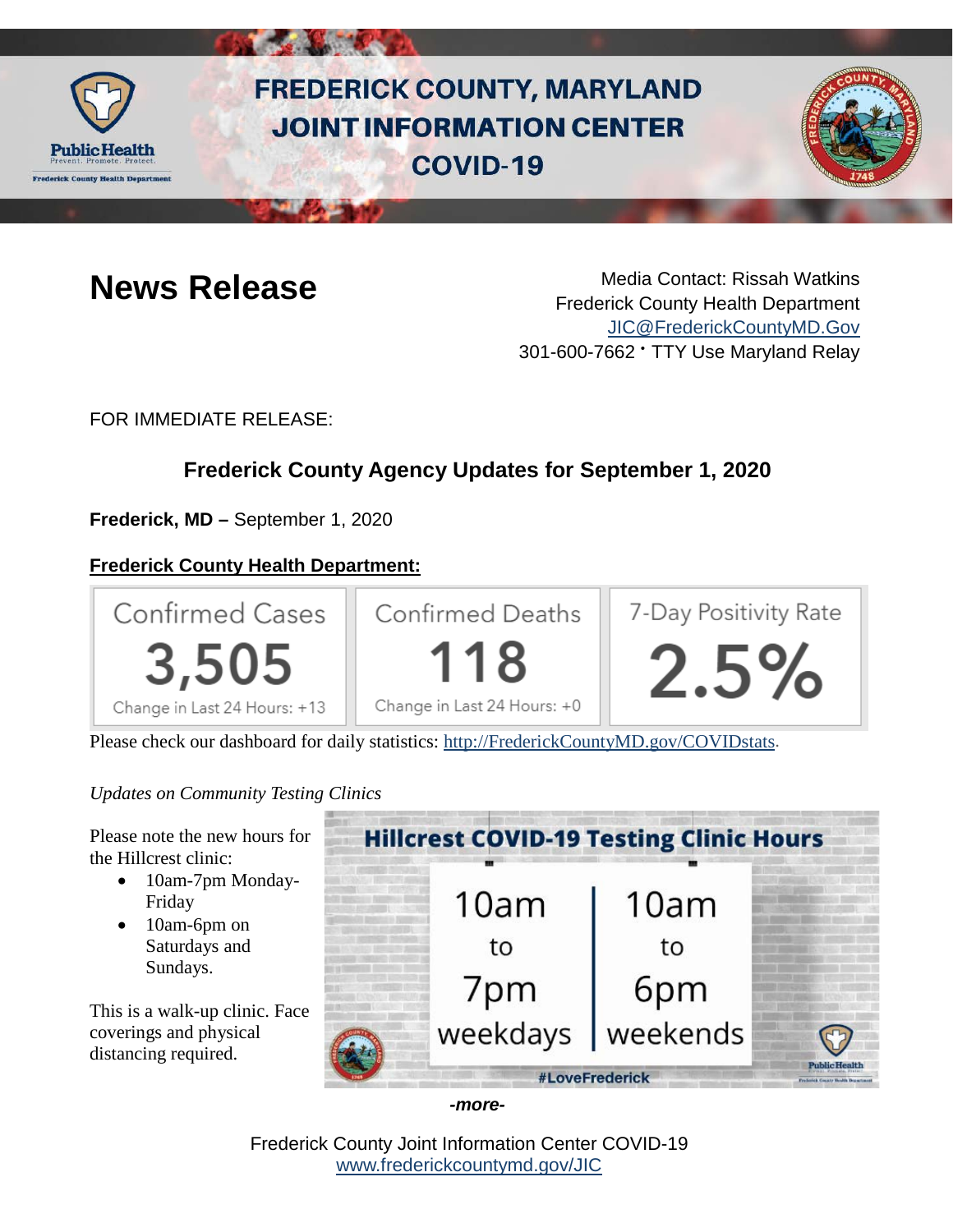

## **Page 2/JIC**

#### *New Data Available*

A new statistic has been added to our [Frederick County Statistics page](http://frederickcountymd.gov/COVIDstats) that shows the 7 day Moving Average Case Rate per 100,000. This data is shown in a graph of Frederick County and Maryland data, and is available as a second slide after the Frederick County Positivity Rate graph. Please use the < > below the graph to move from one graph to the next.



## 7 Day Moving Average Case Rate per 100K

## **Frederick County Housing & Community Development:**

The Choice Neighborhoods and Planning Program is currently open for applications. The program helps communities transform neighborhoods by redeveloping severely distressed public and/or HUDassisted housing and catalyzing critical improvements in the neighborhood, including vacant property, housing, businesses, services and schools. More information is available [here.](https://www.hud.gov/program_offices/spm/gmomgmt/grantsinfo/fundingopps/fy20_cni)

#### *-more-*